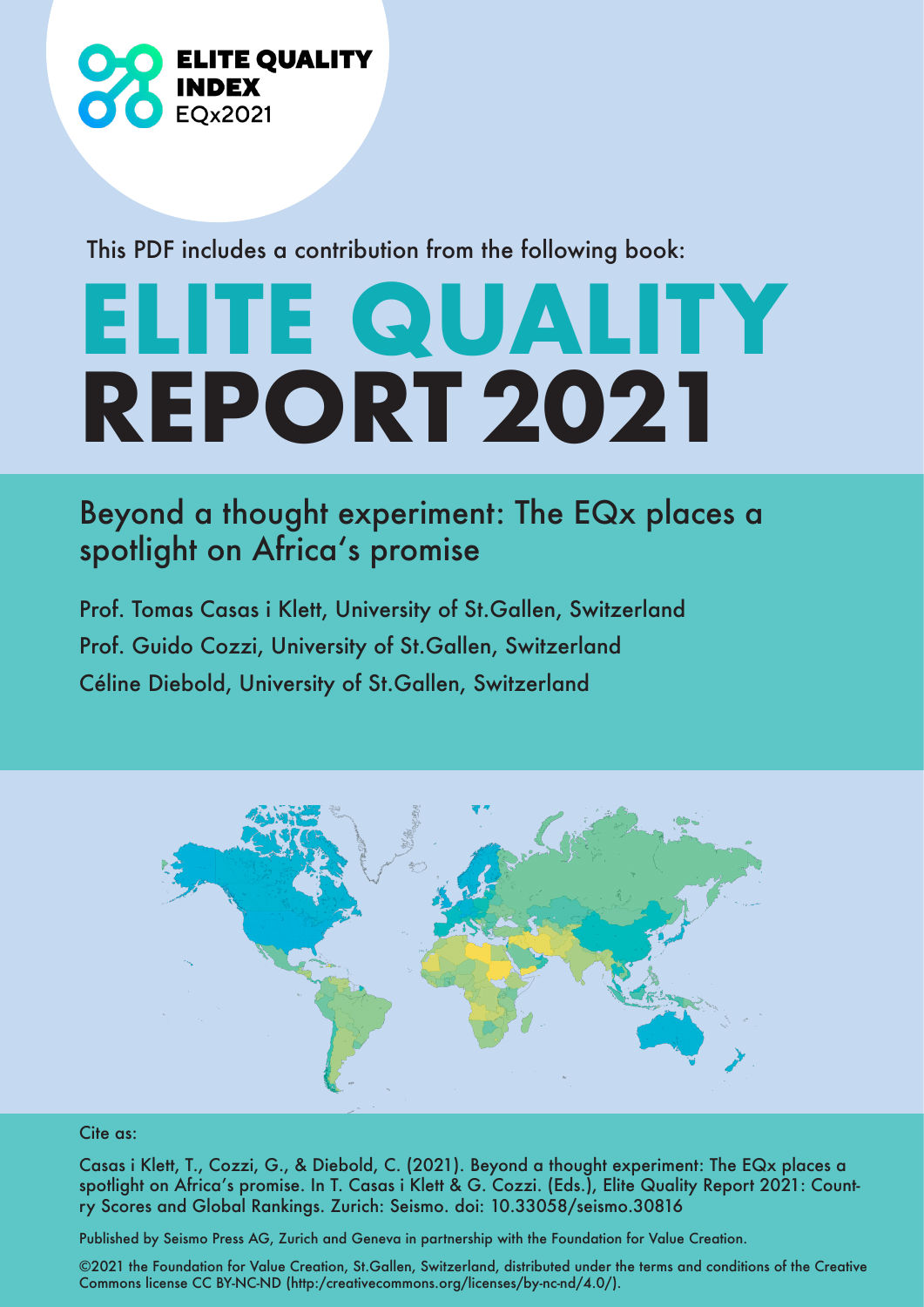## **4.4 Beyond a Thought Experiment: The EQx Places a Spotlight on Africa's Promise**

In the EQx2020, we asked how forward-looking the Index was. Our underlying assumption is still that elite business models based on Value Creation (rather than extractive rent-seeking) generate inclusive and sustainable economic growth. Visual 4.6 underscores this relationship: the higher the EQx Country Score (i.e., the more prevalent the Value Creation business models in an economy), the higher the levels of economic development in terms of GDP per capita and purchasing power parity (ppp). Beyond this correlation (correlation coefficient 0.764), however, it remains to be seen whether most countries will ultimately transition towards this trendline and, if so, how long the shift will take? Should we be talking about a 3-year or 15-year timeline? Perhaps elites will use this longer timeframe to improve their business models.

A big question is whether the 'residuals' or distances (calculated as the difference between the fitted value and actual GDP per capita (ppp)) in Visuals 4.7 and 4.8 result from cumulative temporary deviations from a long-term relationship common to all countries. Alternatively, they might mirror the 'fixed-effects' of the socio-cultural characteristics of a particular country that cannot simply disappear in the medium-term. In other words, are the EQx Country Scores associated with negative vertical distances (countries sitting below a hypothetical common line) a signal of higher future income levels and economic growth rates or not?

While Singapore has the highest overall EQx score, its GDP per capita (ppp) basis is off the charts. Such a negative deviation suggests that that unless Singapore further increases its Elite Quality it could face stagnation. A similar warning applies to other countries that excel in the EQx, albeit to a lesser extent, such as the US and Switzerland. The reverse is valid for the UK, South Korea, Israel, and is especially so for China and Indonesia—all of these countries can expect sustainable growth ahead.

Visual 4.8 answers a 'what if' question: "By how much will a country's GDP (ppp) go up or down to align with its recorded elite quality level (EQx score)?" The extreme case of Sudan is revealing. In 2010, Sudan's GDP per capita (ppp) was USD 3,000. Today, it is USD 1,200 and clearly cannot dip by a further USD 25,000. Yet this thought experiment points to a theoretically impossible negative GDP per capita and highlights the downward spiral that awaits countries riddled with extremely extractive elite business models, as is reflected in the EQx2021 (rank # 146).

For the most part, however, the EQx paints a far rosier picture of Africa in general, with most of its countries showing positive residuals, revealing a continent poised for growth. The implication is that Africa is now a place to invest and do business with tremendous potential for growth. Of course, the picture is not uniformly positive as the analysis shows: only in those countries—



EQx Country Score